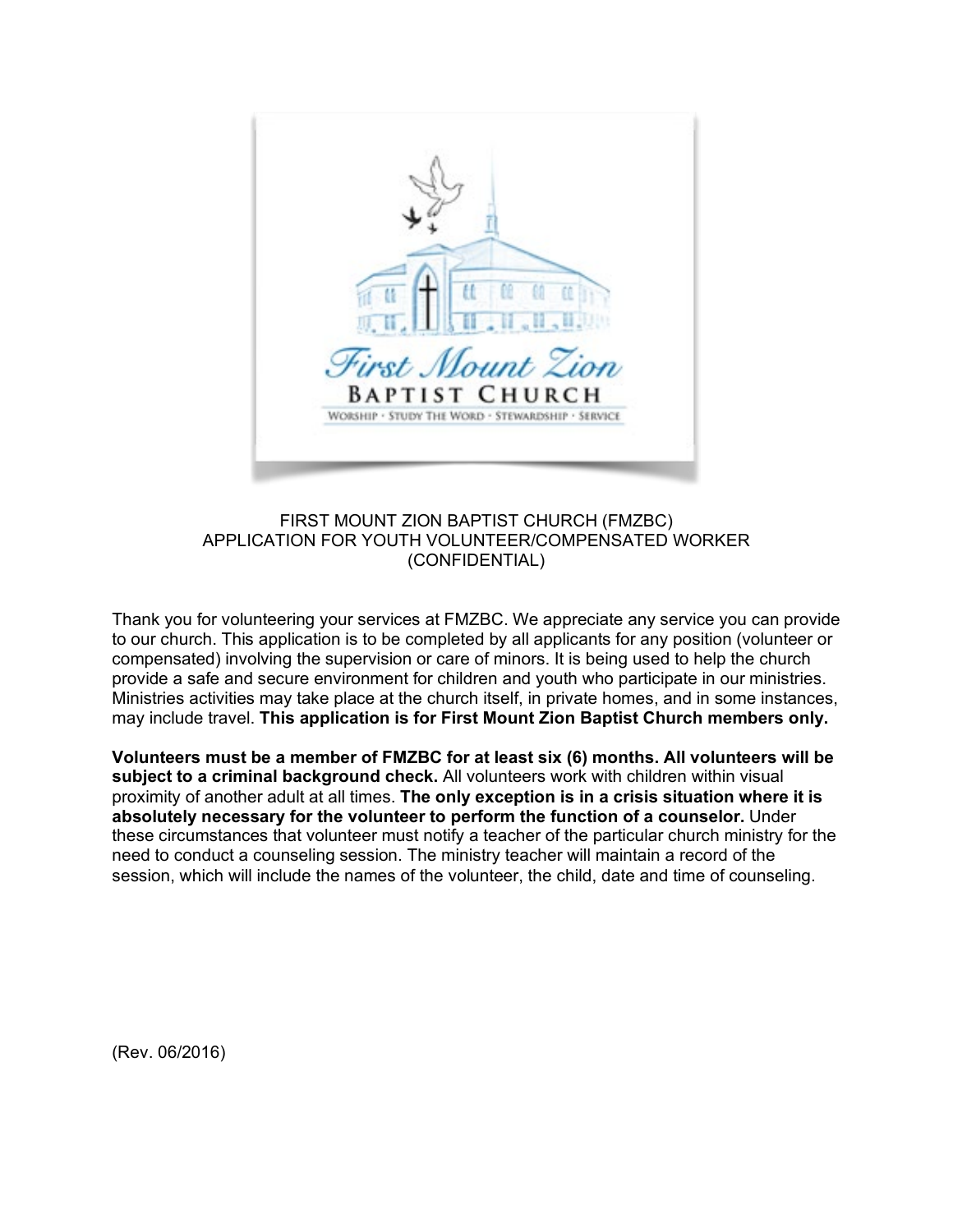## PERSONAL INFORMATION

Date of Application

| Name and the state of the state of the state of the state of the state of the state of the state of the state o | Spouse's Name                                                                              |              |                    |  |
|-----------------------------------------------------------------------------------------------------------------|--------------------------------------------------------------------------------------------|--------------|--------------------|--|
|                                                                                                                 | Current Address (length of time) _________________________City ___________________State __ |              |                    |  |
| Previous Address (length of time) _______________________                                                       |                                                                                            | State        | $Zip$ <sub>—</sub> |  |
|                                                                                                                 | Work Phone ______________________                                                          |              |                    |  |
| Cell Phone _____________________                                                                                |                                                                                            |              |                    |  |
|                                                                                                                 | <b>Employment History</b>                                                                  |              |                    |  |
| Current Employer________________________                                                                        | Supervisor                                                                                 |              |                    |  |
|                                                                                                                 |                                                                                            | State        | Zip                |  |
| Start Date  _____ <b>______</b> _                                                                               |                                                                                            |              |                    |  |
| Previous Employer____________________                                                                           | Supervisor                                                                                 |              |                    |  |
| Address __________________                                                                                      | ________________City                                                                       | <b>State</b> |                    |  |
| Start Date  ____________                                                                                        | End Date <u>_______________</u>                                                            |              |                    |  |
| Reason for Leaving                                                                                              |                                                                                            |              |                    |  |
|                                                                                                                 |                                                                                            |              |                    |  |
|                                                                                                                 |                                                                                            |              |                    |  |
|                                                                                                                 |                                                                                            |              |                    |  |

## **Church History**

<u> 1989 - Johann Stoff, amerikansk politiker (d. 1989)</u>

<u> 1989 - Johann Barbara, martxa alemaniar argamento este alemaniar alemaniar alemaniar alemaniar alemaniar a</u>

List the names of churches you have attended during the past 5 years. (Names, Addresses and Dates)

List all previous church work involving youth (List Church, Addresses and Dates)

Page 2 of 5

How long have you been a member of FMZBC? \_\_\_\_\_\_\_\_\_\_\_\_\_\_\_\_\_\_\_(You must be a member of FMZBC at least 6 months prior to working in a youth-related ministry)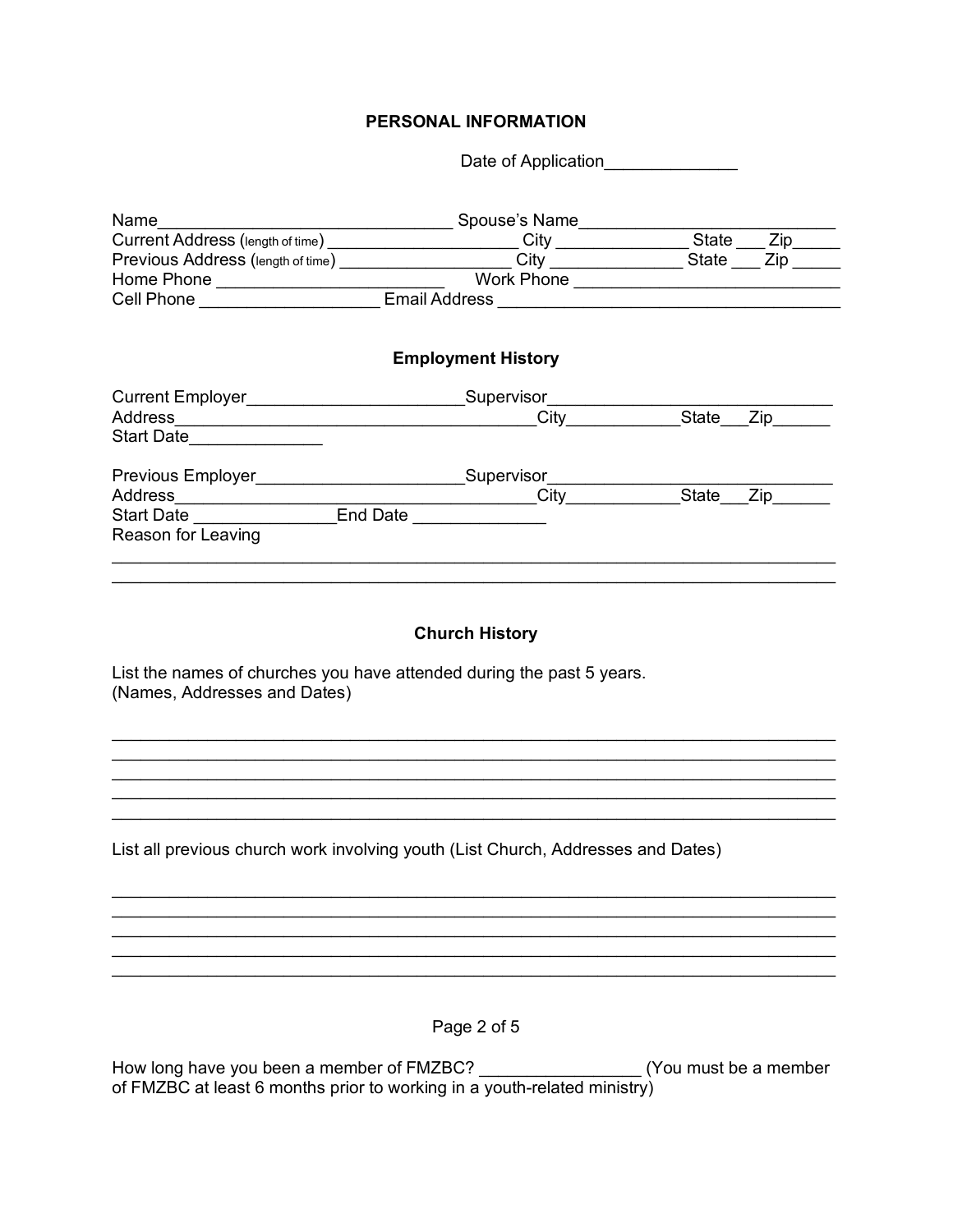| Have you accepted Jesus Christ as your Lord and Savior?                                                                                                                                                               | Yes No |  |  |
|-----------------------------------------------------------------------------------------------------------------------------------------------------------------------------------------------------------------------|--------|--|--|
| Why have you chosen to work with children at FMZBC?                                                                                                                                                                   |        |  |  |
| Have you ever been arrested for a crime, felony or misdemeanor? ____Yes ____No<br>If yes, please explain.                                                                                                             |        |  |  |
| Have you ever been convicted of a crime, felony or misdemeanor? _____Yes _____No<br>If yes, please explain.                                                                                                           |        |  |  |
| Do you have a history of moving traffic violations (Drivers Especially)? ____Yes ____No<br>If yes, please explain.                                                                                                    |        |  |  |
| Have you ever been accused, charged, or alleged to have committed any act of sexual<br>harassment, neglect, abuse or molestation? Yes No<br>If yes, explain in detail. Provide the date and place of the incident(s). |        |  |  |
| Have there ever been concerns that you may have an addiction to drugs and/or alcohol?<br>Yes No<br>If yes, please explain.                                                                                            |        |  |  |
| Are there circumstances or patterns in your life that would make you an inappropriate candidate<br>to work with minors at FMZBC? __ Yes ___ No<br>If yes, please explain                                              |        |  |  |
| Have you ever been sexually abused? Yes No (Please answer the question, but feel<br>free to discuss privately with the Pastor or Assistant Pastor)                                                                    |        |  |  |
| Page 3 of 5<br><b>References</b>                                                                                                                                                                                      |        |  |  |
| List three (3) people who have known you for at least one year and have a definite knowledge of<br>your character. (Note: No family members)                                                                          |        |  |  |

Name\_\_\_\_\_\_\_\_\_\_\_\_\_\_\_\_\_\_\_\_\_\_\_\_\_\_\_\_\_\_\_\_ Address\_\_\_\_\_\_\_\_\_\_\_\_\_\_\_\_\_\_\_\_\_\_\_\_\_\_\_\_\_\_\_\_ Home/Cell Phone\_\_\_\_\_\_\_\_\_\_\_\_\_\_\_\_\_\_\_\_\_\_\_\_\_\_\_\_Work Phone\_\_\_\_\_\_\_\_\_\_\_\_\_\_\_\_\_\_\_\_\_\_\_\_\_\_\_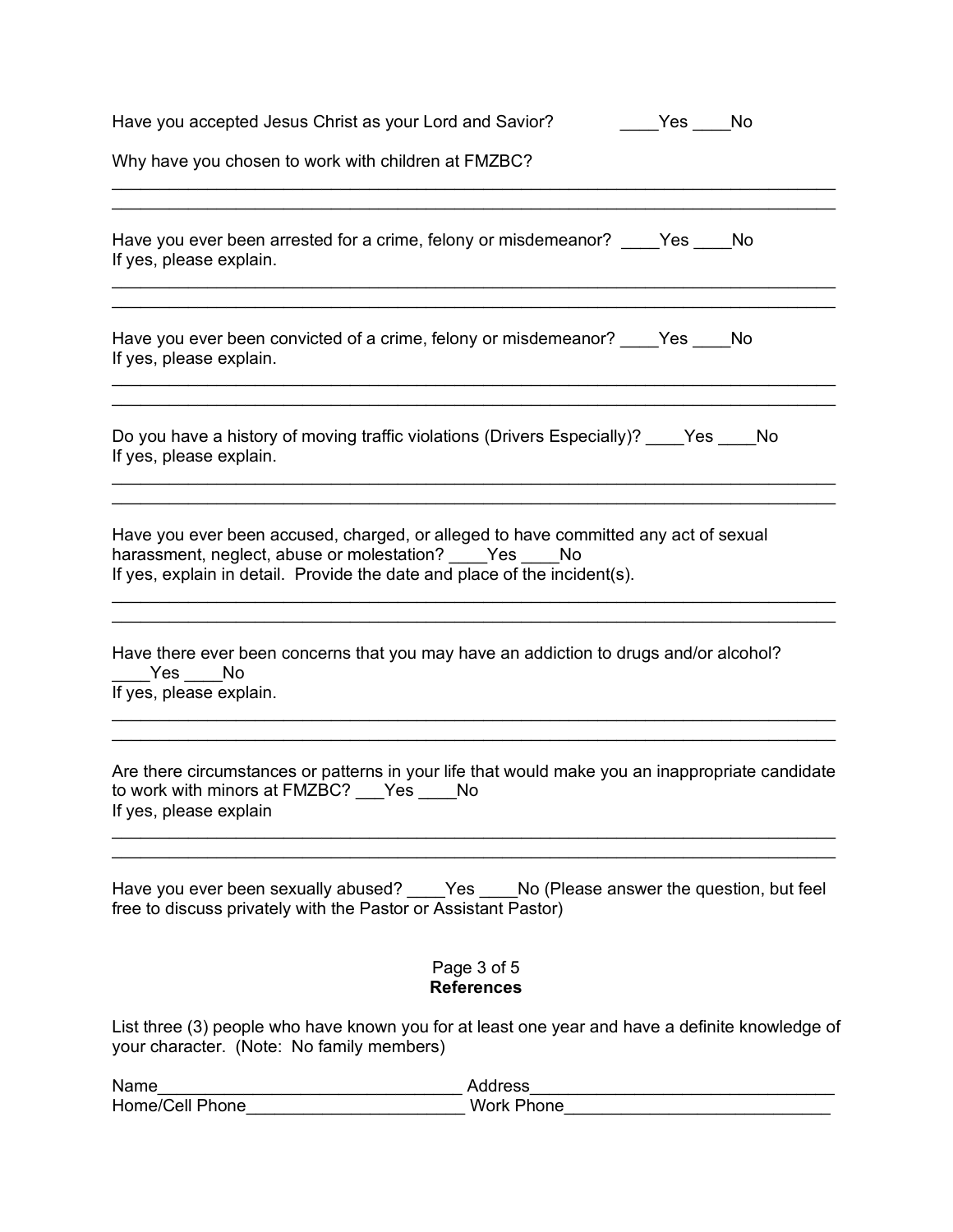| Name            | Address    |
|-----------------|------------|
| Home/Cell Phone | Work Phone |

| Name            | ddress               |
|-----------------|----------------------|
| Home/Cell Phone | <b>Work</b><br>Phone |

Page 4 of 5

## APPLICANT'S AFFIRMATION AND AUTHORIZATION

A. AUTHORIZATION AND RELEASE. I, the undersigned applicant hereby affirms that the information contained in the First Mount Zion Baptist Church Application for Youth Volunteer/Youth Compensated Worker is correct to the best of my knowledge. I authorize any references, including organizations, identified in this application to give information and opinions regarding my character and fitness to volunteer at First Mount